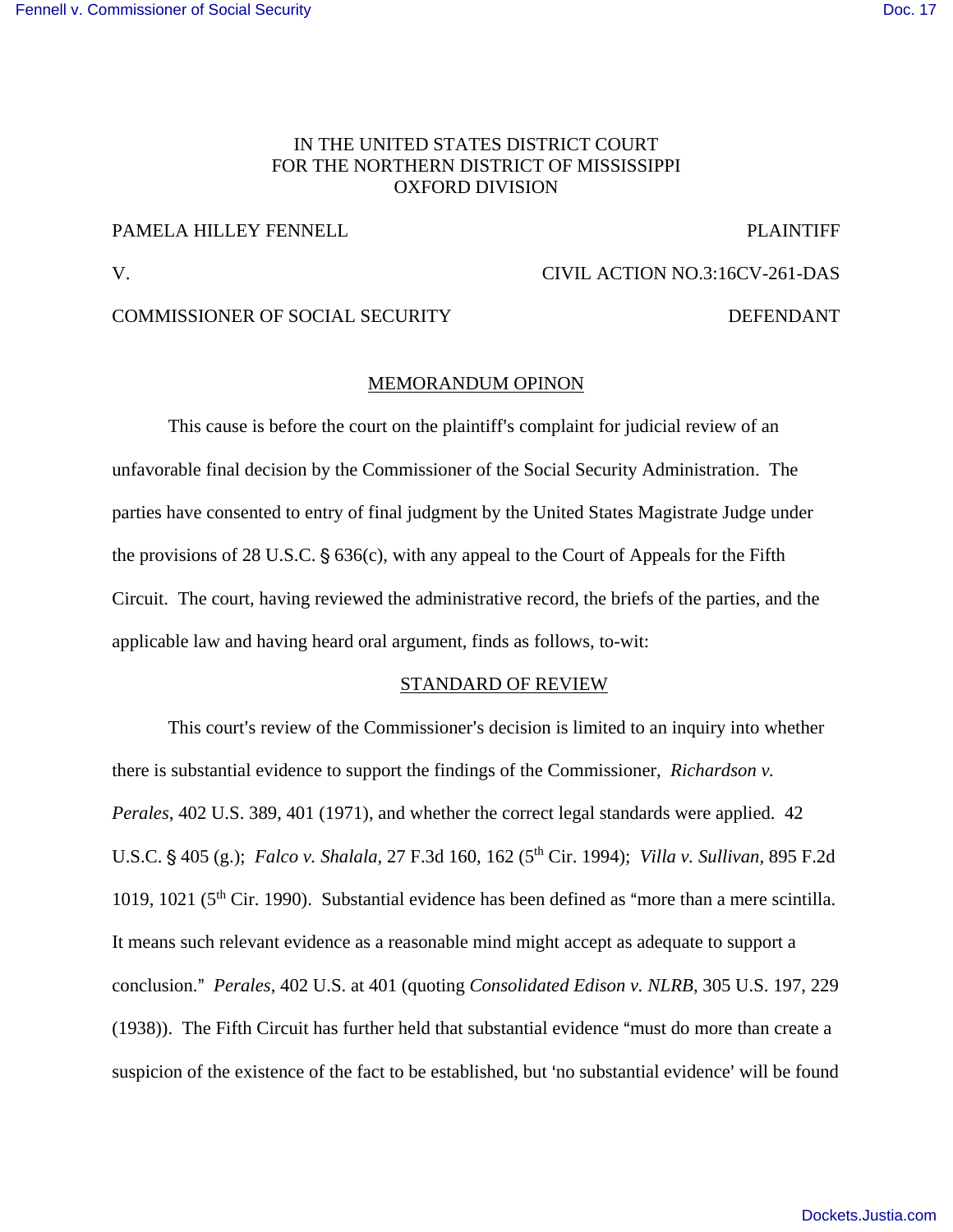only where there is a 'conspicuous absence of credible choices' or 'no contrary medical evidence." *Harrell v. Bowen*, 862 F.2d 471, 475 (5<sup>th</sup> Cir. 1988) (quoting *Hames v. Heckler*, 707 F.2d 162, 164 ( $5<sup>th</sup>$  Cir. 1983)). Conflicts in the evidence are for the Commissioner to decide, and if substantial evidence is found to support the decision, the decision must be affirmed even if there is evidence on the other side. *Selders v. Sullivan*, 914 F.2d 614, 617 (5<sup>th</sup> Cir. 1990). The court may not reweigh the evidence, try the case de novo, or substitute its own judgment for that of the Commissioner, *Hollis v. Bowen*, 837 F.2d 1378, 1383 (5<sup>th</sup> Cir. 1988), even if it finds that the evidence preponderates against the Commissioner's decision. *Bowling v. Shalala*, 36 F.3d 431, 434 (5th Cir. 1994); *Harrell*, 862 F.2d at 475. The court must however, in spite of its limited role, "scrutinize the record in its entirety to determine the reasonableness of the decision ... and whether substantial evidence exists to support it." *Randall v. Sullivan*, 956 F.2d 105, 109  $(5th Cir. 1992)$ . If the Commissioner's decision is supported by the evidence, then it is a conclusive and must be upheld. *Perales*, 402 U.S. at 390.

#### **BACKGROUND**

Pamela Hilley Fennell, was fifty-nine years old at the time of her hearing in March 2015. She alleged onset of disability in 2008 and her date last insured was December 2013. She had a high school education and additional training as an x-ray technician and certified breath alcohol technician. She had past work experience as a physician's assistant and as a phlebotomist. At Step Two, the ALJ found that she suffers from degenerative lumbar disease and has undergone a lumbar laminectomy.

Dr. Barry Politi performed a consulting examination of Fennell on August 26, 2013. Politi noted that Fennell complained of pain on rotation and palpation of the spine but sat easily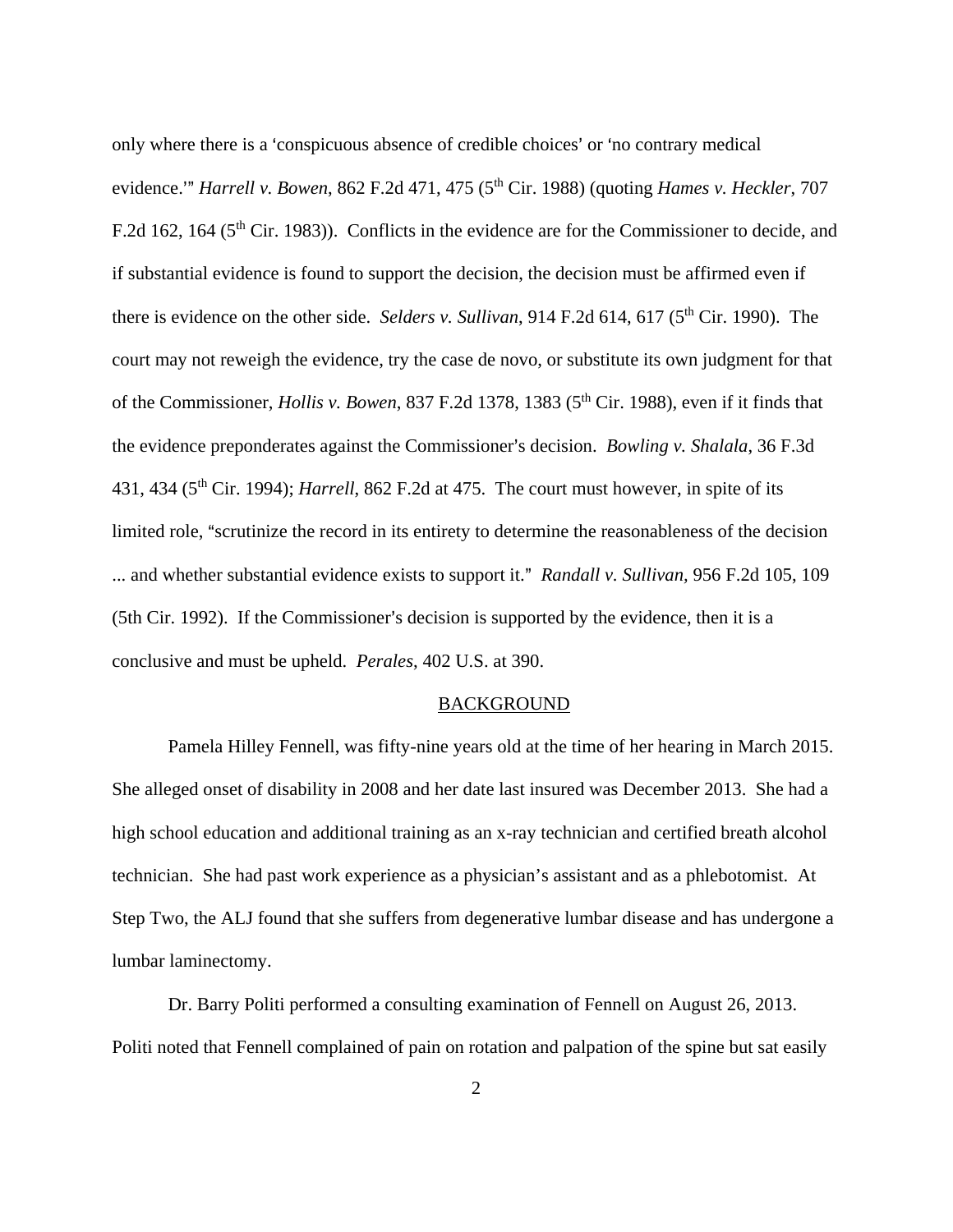for longer than 15-20 minutes. He noted that her gait was stiff but otherwise normal. Politi observed that she had no difficulty walking out to her car, bending and getting into the car, opening the door, and reaching for the seatbelt or driving wheel. His impression was lumbar spine surgery, low back pain, history of intracardiac ablation for supraventricular arrhythmia, right side shoulder surgery in the distant past, hypertension, chronic back pain, tobacco abuse, chronic bronchitis and chronic sinusitis. Politi stated there was some evidence of the plaintiff magnifying her symptoms. Based on his examination, Politi could not see why the claimant could not perform some type of work. He asked Fennell if she could do more sedentary or desktype work, and reported that she said she could not. Politi did not provide a medical source statement regarding the plaintiff's function-by-function physical capacity.

The record also contains reports from two disability determination doctors. Dr. Hulett reviewed the records and concluded that the plaintiff could return to her former employment but did not address plaintiff's specific physical capacities. Dr. James found that Fennell could perform medium work with postural limitations. The ALJ found that the plaintiff could perform what she called a full range of light work, though she proceeded to limit the scope with occasional postural limitations, and a finding that Fennell could not climb ladders, ropes or scaffolding. There was no testimony from a vocational expert. The ALJ determined at Step Four that the plaintiff could return to her past work as a physician's assistant and as a phlebotomist and that she was, therefore, not disabled as of the date of the decision.

The plaintiff raised the following issues:

1. The ALJ's RFC finding is not supported by substantial evidence;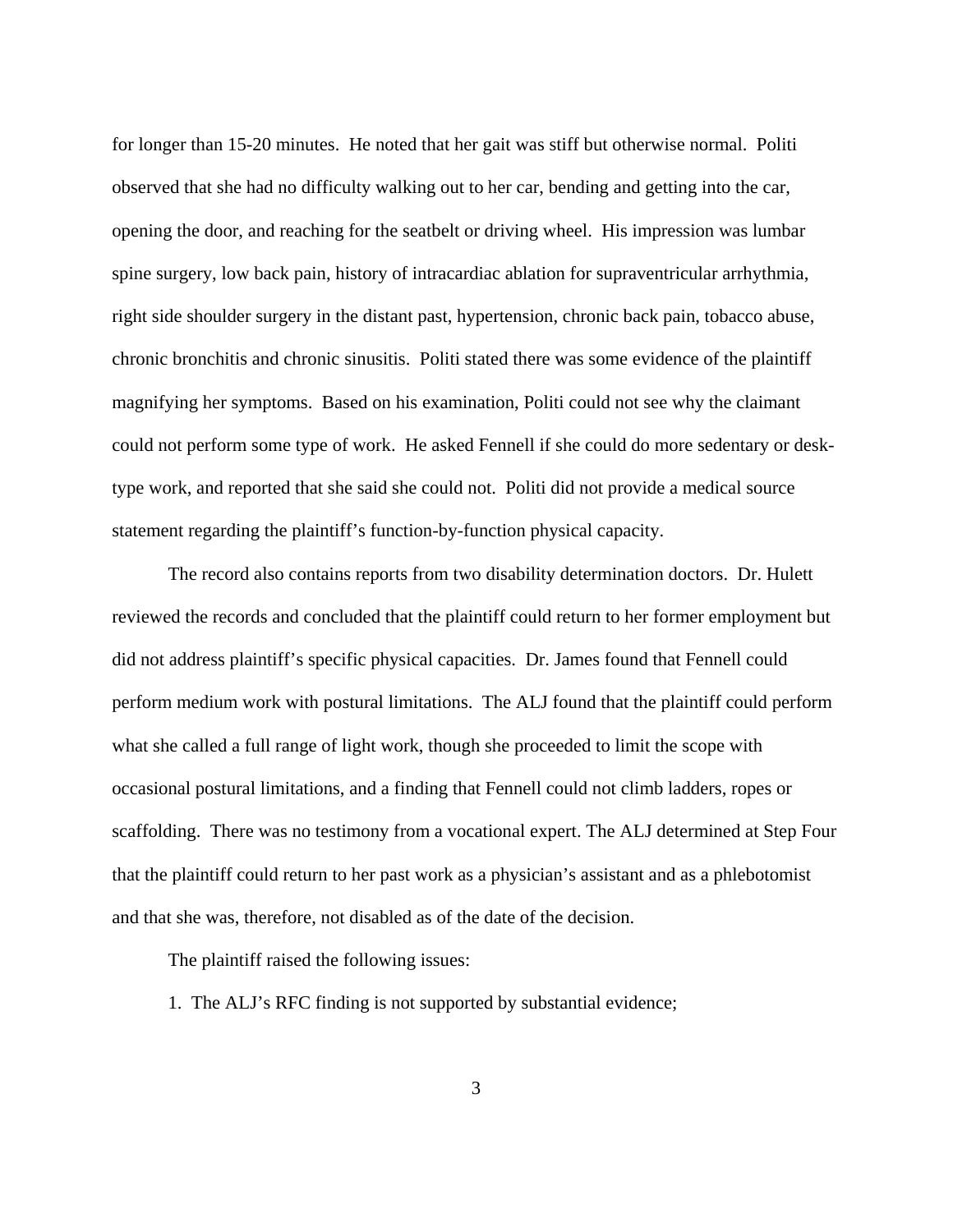2. The ALJ violated Social Security Ruling 82-62 in finding that the plaintiff could return to her past relevant work;

3. The ALJ erred in assessing the plaintiff's credibility;

4. The ALJ erred in not discussing the plaintiff's husband's report; and

5. The ALJ failed to properly consider three MRI scan reports.

The court addresses each argument below.

### 1. SUBSTANTIAL EVIDENCE TO SUPPORT THE RFC

The plaintiff argues that the ALJ's finding that she could perform a full range of light work is not supported by substantial evidence. As noted above the only medical opinion setting forth the plaintiff's physical capacities, function-by-function, comes from one state disability determination physician. This doctor opined that Fennell could perform medium work with postural limitations. The other report, from Dr. Politi, the consultative examiner, discussed his review of her medical history, his findings on physical examination and his opinion that the plaintiff was magnifying her symptoms. He did not provide opinions on her functional capacities or limitations. He did opine that he saw "no reason why this woman, if she wanted to, would not be able to find some type of regular employment." His report references only sedentary work, specifically some type of "desk job."

The opinions of a non-examining physician do not rise to the level of "substantial evidence" to support an RFC determination, if contradicted by the opinion of a treating or examining source. The disability determination doctors are highly trained professionals, with extensive knowledge of the regulatory framework governing Social Security disability determinations. They provide invaluable early screening, which can lead to the quicker awards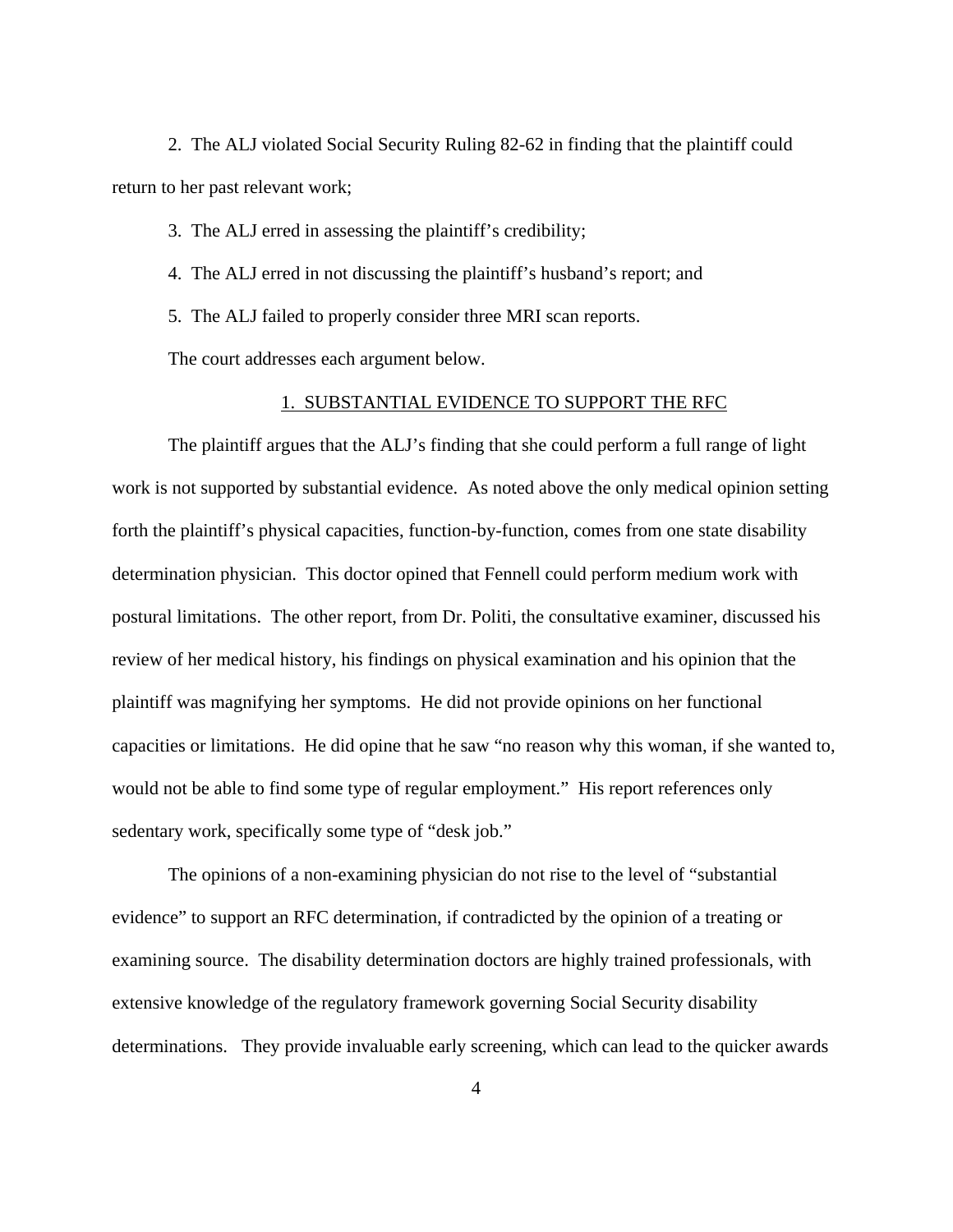of benefits for the terminally ill and those who are most clearly disabled. However, the fact that their opinions are given without the benefit of an examination and typically on less than the complete medical records, limits the value of their findings as a case proceeds to the hearing level.

After complete medical records are compiled and examining and/or treating doctors have weighed in on the claimant's condition, these early doctor's opinions may be fairly questioned as to their accuracy. Depending on the strength of the later adduced medical proof, it is sometimes legitimate to question whether these doctors would, if aware of the added information, adhere to or repudiate their earlier opinions. Thus, the Fifth Circuit Court of Appeals has held that the opinions of the disability determination doctors are not substantial evidence, as a matter of law, to support an ALJ's determination of a claimant's residual functional capacity, in the face of conflicting opinions from a treating or examining source. *Villa v Sullivan*, 895 F.2d 1019, 1023-  $24$  (5<sup>th</sup> Cir. 1990).

The Commissioner argues the opinion of the disability determination doctor, James, does not conflict with the findings of consulting examiner, Politi, and his opinion is, therefore, substantial evidence to support the RFC finding. The court disagrees.

First, the court notes that the Commissioner routinely disregards any opinions of treating physicians that their patient is "disabled" or "completely unable to work." In its administrative decisions and on appeal, the Social Security Administration will always point out that the determination of whether a claimant is disabled is the Commissioner's responsibility. Physicians are not familiar with the legal standards nor are the vocational experts. So their opinions on disability are outside the scope of expertise of the treating physicians, and if conclusory, these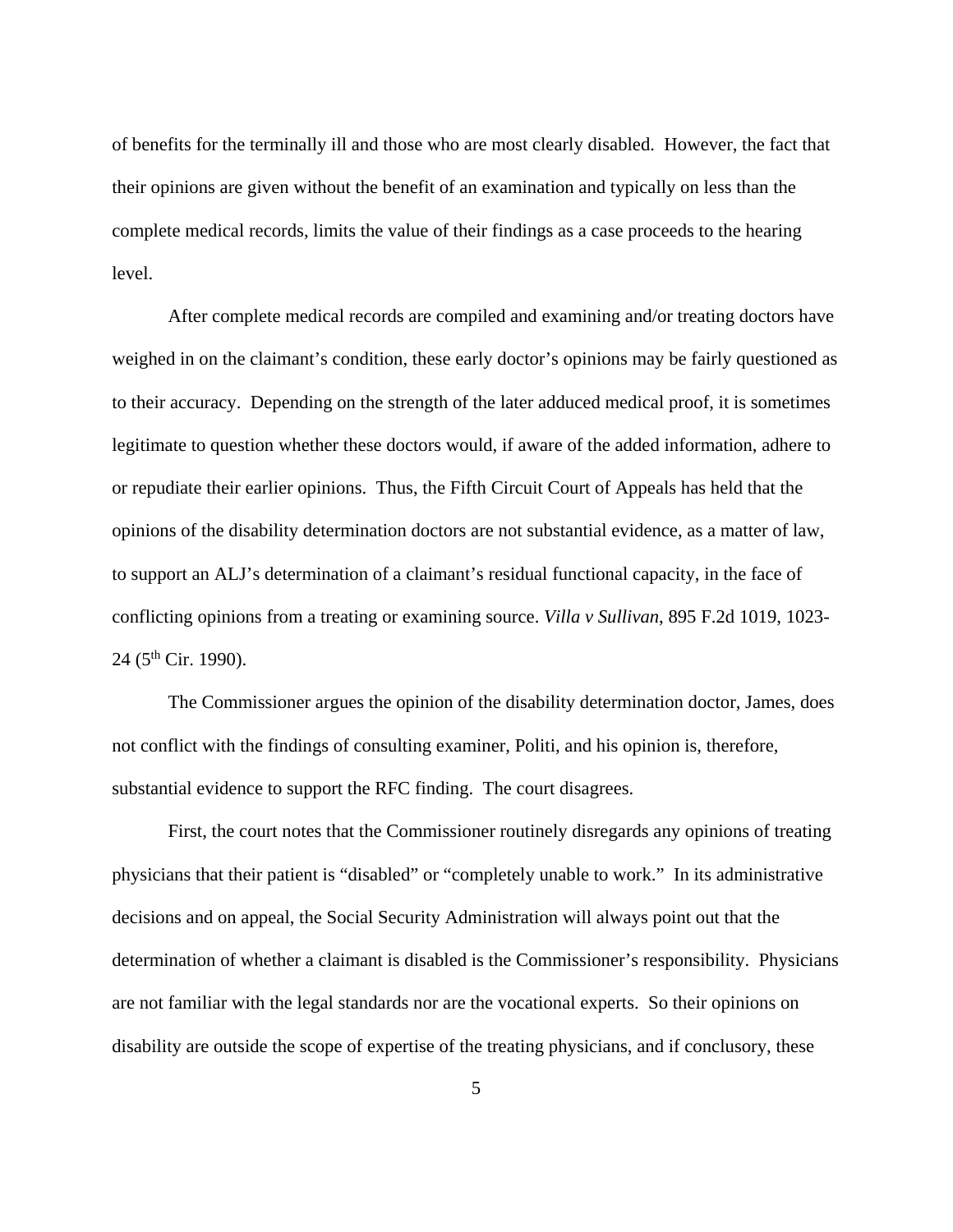opinions do not aid the Commissioner in making the appropriate determination. The consulting examiner's conclusory statement in this case that Fennell is *not* disabled is likewise outside of the scope of his expertise and unenlightening. If a conclusory opinion favorable to a claimant does not support a finding of disability, such a conclusory opinion, unfavorable to a claimant, should not be found sufficient to support a denial of benefits.

Secondly, Politi's opinion on its face contradicts Dr. James' opinion. While Politi's report states he thinks this woman can work a regular job, he only references sedentary and desk type work. James' opinions find that the plaintiff can perform medium work. While there may be some question about the doctor's definition of sedentary work, nothing in his report squares with James' assessment at the medium level of exertion, nor for that matter with the ALJ's finding that the plaintiff is capable of light work.<sup>1</sup>

While it is the prerogative and duty of the ALJ to assess a claimant's residual functional capacity, that determination must be informed by expert medical evidence*. Villa*, 895 F.2d at 1023-24. There is no expert medical evidence to support the ALJ's determination. On this issue, the matter is to be remanded for further consideration. The defendant may either contact Politi to obtain a function-by-function report on the claimant's ability and/or order a new consultative examination.

#### 2. PAST RELEVANT WORK AND SSR 82-62

The ALJ determined that Fennell could return to her past work as a phlebotomist and medical assistant. The plaintiff challenges this part of the decision arguing the ALJ violated the

 $\overline{a}$ 

<sup>&</sup>lt;sup>1</sup> The court notes that the Commissioner has attempted to defend its RFC based on Politi's report, which is consistent with a sedentary level of exertion. The plaintiff argues that if she is restricted to sedentary work the Medical-Vocational guidelines would direct a finding of disabled.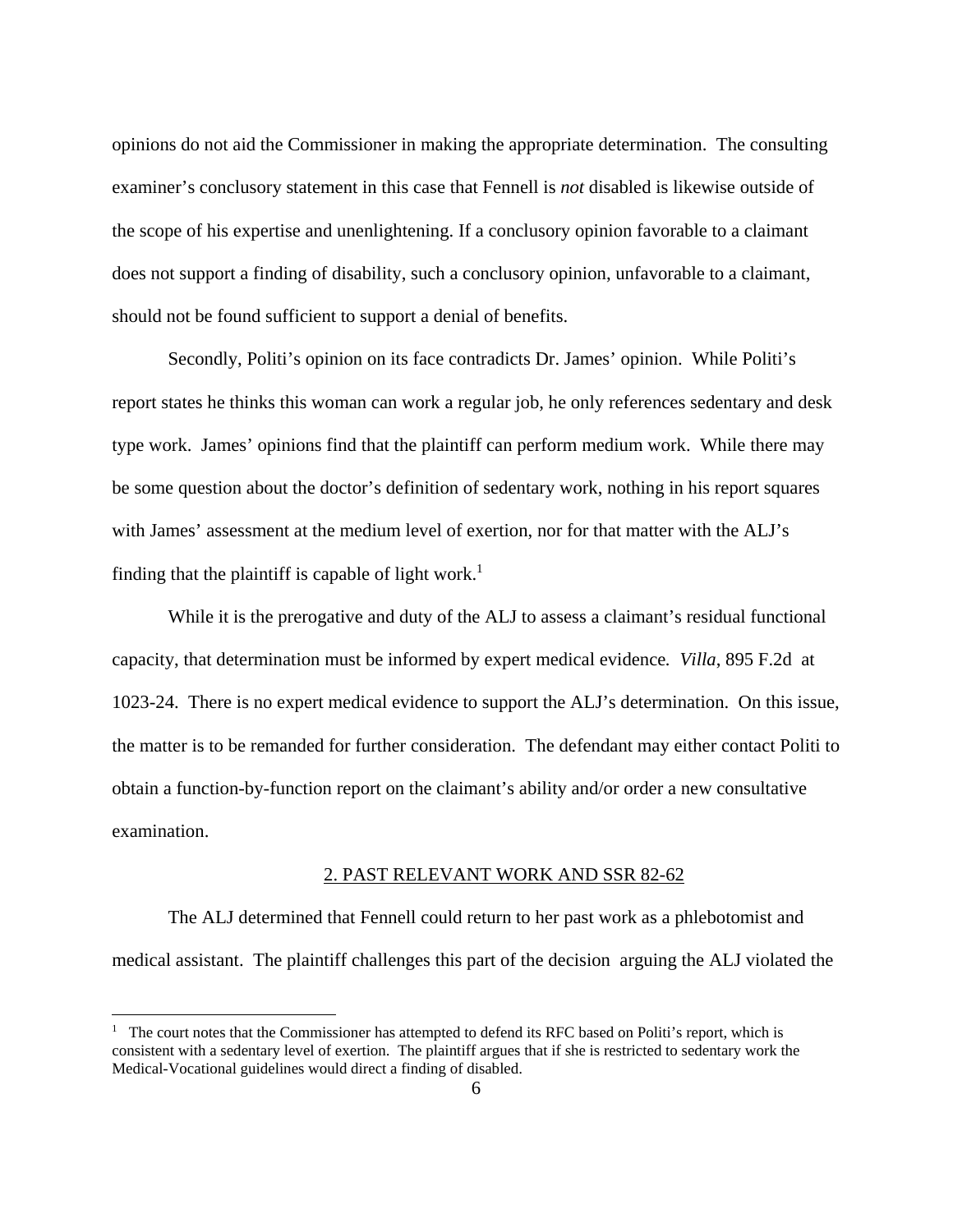mandates of Social Security Ruling 82-62, 1982 WL 31386 (S.S.A. 1982). This ruling recognizes that deciding if a claimant "retains the functional capacity to perform past relevant work ... has far-reaching implications and must be developed and explained fully in the disability decision." *Id.* at  $*$  3. Because this is "important and, in some instances, ...[the] controlling issue, every effort must be made to secure evidence that resolves the issue as clearly and explicitly as circumstances permit." *Id.* These decisions must provide specifics about the past work's demands and how those match with the claimant's remaining capacity for work in making a Step Four decision. SSR 82-62 at  $*$  4. As with all decisions, the ALJ must articulate the rationale underlying the decisions made in evaluating a claim, to facilitate meaningful appellate review. *Hurst v. Secretary of Health & Human Services, 753 F.2d 517, 519 (6<sup>th</sup> Cir. 1985). With Step* Four determinations, an appellate court must be able to determine "how specific evidence leads to [the] conclusion," (SSR 82-62 at  $*4$ ), that the plaintiff has the capacity to perform past work. The determination that a claimant may return to his or her past relevant work may be based on a finding that the claimant can perform their past jobs, as they have actually performed it in the past, or the determination may be made that they can return to the same occupation, as it is generally performed in the national economy. *Id.* at \*3*.* 

Social Security Ruling 82-62 requires three sequential steps in determining a claimant's capacity for past relevant work experience. First, there must be a "finding of fact of the individual's RFC." Second, there must then be a "finding of fact as to the physical and mental demands of the past job/occupation." Finally, there must be fact findings that "the individual's RFC would permit a return to his or her past job or occupation." *Id.* at \*4.

7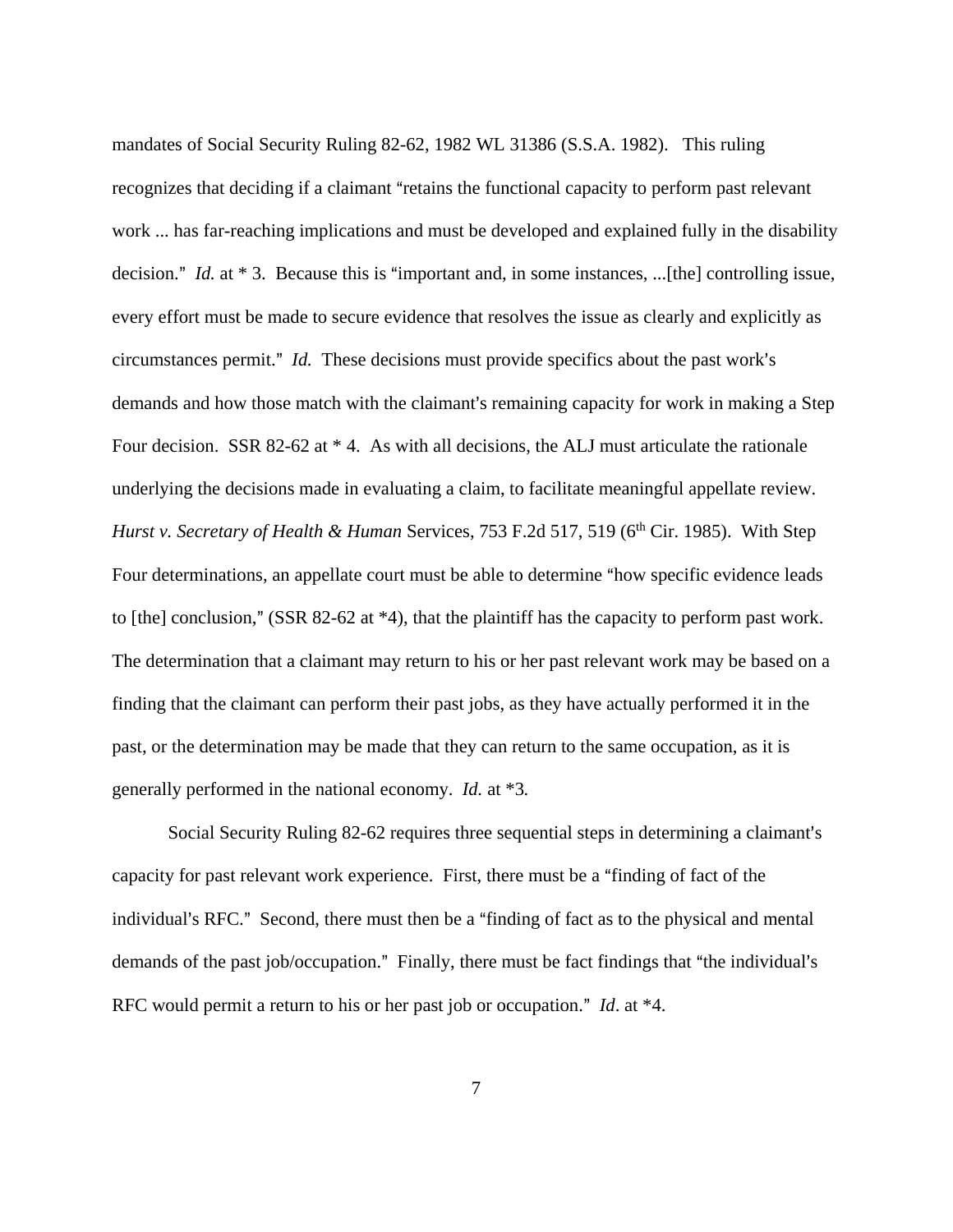The rule requires documentation of past work experience including "factual information about those work demands which have a bearing on the medically established limitations. Detailed information about strength, endurance, manipulative ability, mental demands and other job requirements must be obtained *as appropriate*." *Id.* at \*3. (Emphasis added).

The ALJ did assess Fennell's residual functional capacity, though the holding is somewhat confusing. The ALJ first proclaims that the plaintiff is capable of performing a full range of light work. She then added limitations, precluding the plaintiff from climbing ladders, ropes or scaffolds. She also found the plaintiff could only occasionally climb stairs or ramps, and could only occasionally balance, stoop, kneel, crouch or crawl.

The plaintiff argues that the ALJ failed to perform the second or third steps prescribed in the ruling. She argues the ALJ failed to develop sufficient factual information about the demands of Fennell's past work experience and, failed to make the required detailed findings to support the decision. The plaintiff argues that the decision made violates SSR 82-62 both as to how Fennell performed her past jobs and as to the manner these past occupations are generally performed. The court agrees.

The ALJ's findings at Step Four are perfunctory. She found:

In the work history report, the claimant describes these occupations and earnings queries support substantial gainful activity level wages during the years she purported to perform them (Exhibit 4D, 5D, 6D, 5E). In comparing the claimant's residual functional capacity with the physical and mental demands of this work, the undersigned finds that the claimant was able to perform it as actually and generally performed.

The ALJ then references the opinion of a vocational examiner who opined that Fennell could return to her past job as a medical assistant, a job the ALJ correctly identified as being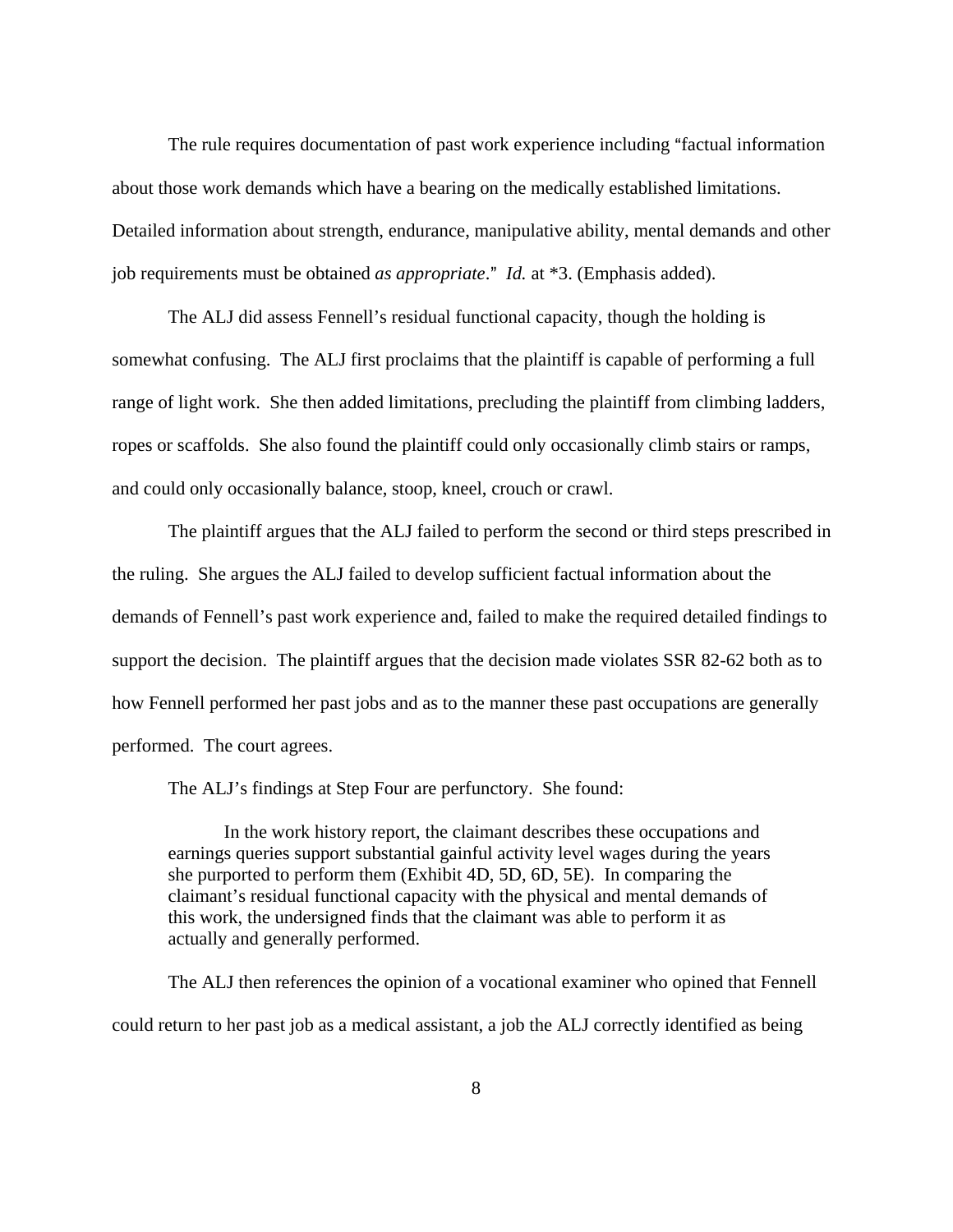performed at the light level of exertion. The ALJ then stated: "The occupation of phlebotomist is described in the Dictionary of Occupational Titles as sedentary." This statement is wrong. The D.O.T. describes the job as light. The ALJ concluded the Step Four determination by stating : "The undersigned has considered the claimant related she has difficulty with bending and the Dictionary of Occupational Titles shows that stooping is required only occasionally in the occupation of phlebotomist and is not present in the occupation of medical assistant."

The first sentence in the Step Four determination states that the ALJ had identified past relevant work experience. The second sentence states the ALJ's conclusion: The plaintiff can return to her past jobs as she performed them and to her past occupations as generally performed.

The first part of the determination--that she can perform her past jobs as actually performed--is already fatally flawed. The work history provided by the plaintiff at Exhibit 5E shows that her past work as a phlebotomist required her to assist in lifting patients on a daily basis and that she was required to lift up to fifty pounds, a lifting requirement, consistent with medium exertion, and inconsistent with the light RFC. The ALJ never mentions this conflict, nor is there any reference to contradictory statements from an employer or a vocational expert to contradict the plaintiff's description. Without an evidentiary basis for finding the plaintiff actually performed her past work at the light level of exertion, there is no evidence to support the ALJ's "as actually performed" decision.

The ALJ can alternatively find that the plaintiff can return to past relevant work, if she can perform the job, "as generally performed" in the national economy. The ALJ identifies the statement of the vocational examiner without discussion of her findings beyond the fact that the examiner opined Fennell could go back to her past work as a medical assistant. The ALJ made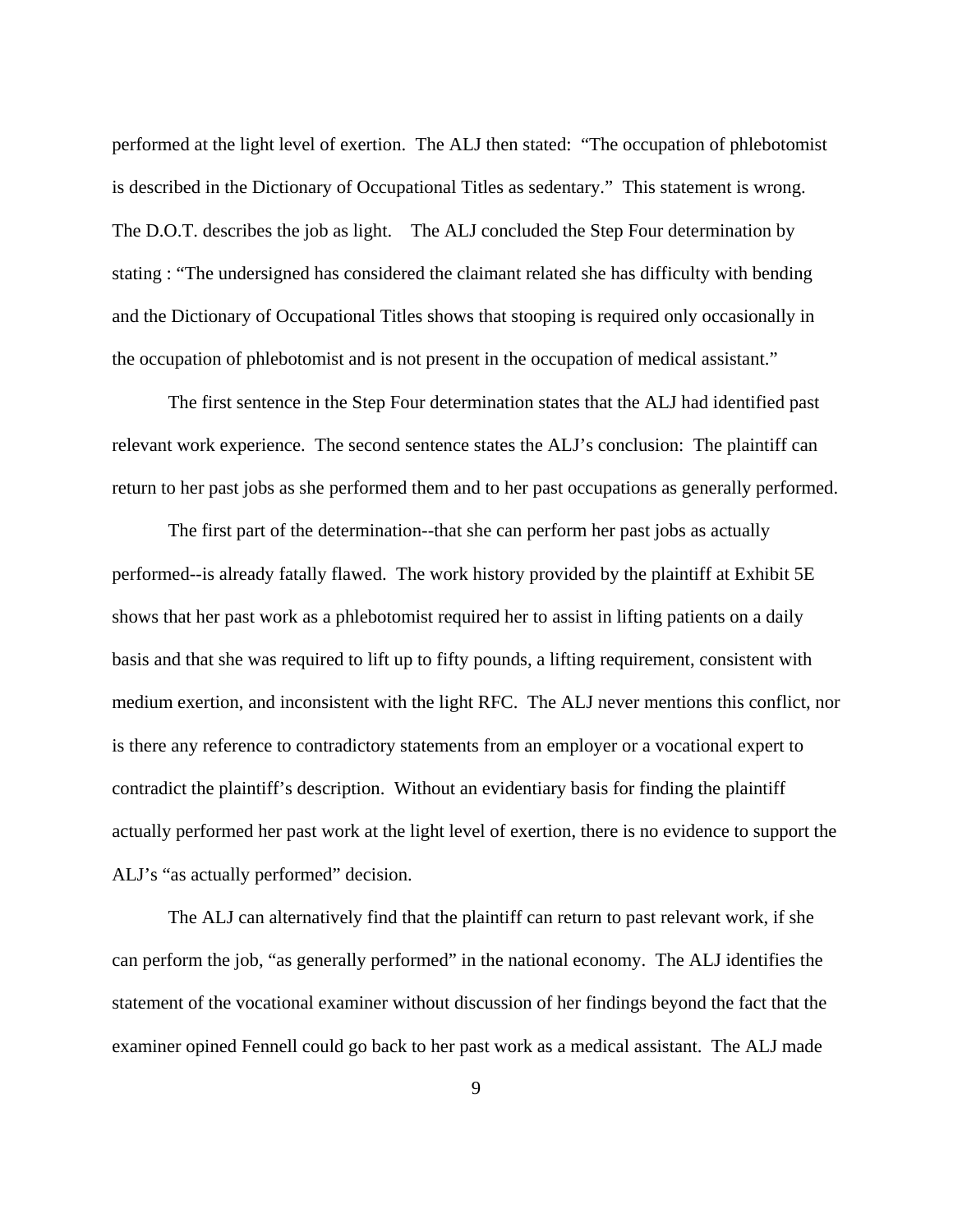no specific factual findings about this job nor did she attempt to match the job requirements to the plaintiff's RFC.

In identifying the phlebotomist job as sedentary the ALJ committed a fundamental factual error. The job is performed at the light level of exertion.<sup>2</sup> The court disagrees with the government's position that the error is inconsequential or harmless. In the last two sentences the ALJ, believing that she is assessing Fennell's capacity to return to a sedentary job addresses one of the postural limitations included in her RFC, the capacity to stoop.

It is true that ALJ's may refer to and rely upon the Dictionary of Occupational Titles for basic information about job descriptions, *Villa*, 895 F.2d at 1022. Such information might be adequate if the plaintiff's light work RFC had not contained added restrictions. However, the dictionary provides only limited information and does not substitute for expert vocational testimony. *Fields v. Bowen,* 805F.2d 1168, 1171 (5th Cir. 1986) (Because of the general nature of DOT job descriptions, the Dictionary of Occupational Titles is not an adequate substitute for

<u>.</u>

## **079.364-022 PHLEBOTOMIST (medical ser.)**

 Draws blood from patients or donors in hospital, blood bank, or similar facility for analysis or other medical purposes: Assembles equipment, such as tourniquet, needles, disposable containers for needles, blood collection devices, gauze, cotton, and alcohol on work tray, according to requirements for specified tests or procedures. Verifies or records identity of patient or donor and converses with patient or donor to allay fear of procedure. Applies tourniquet to arm, locates accessible vein, swabs puncture area with antiseptic, and inserts needle into vein to draw blood into collection tube or bag. Withdraws needle, applies treatment to puncture site, and labels and stores blood container for subsequent processing. May prick finger to draw blood. May conduct interviews, take vital signs, and draw and test blood samples to screen donors at blood bank. *GOE: 02.04.02 STRENGTH: L GED: R3 M2 L3 SVP: 3 DLU: 88*

<sup>&</sup>lt;sup>2</sup> The DOT description for this job is as follows: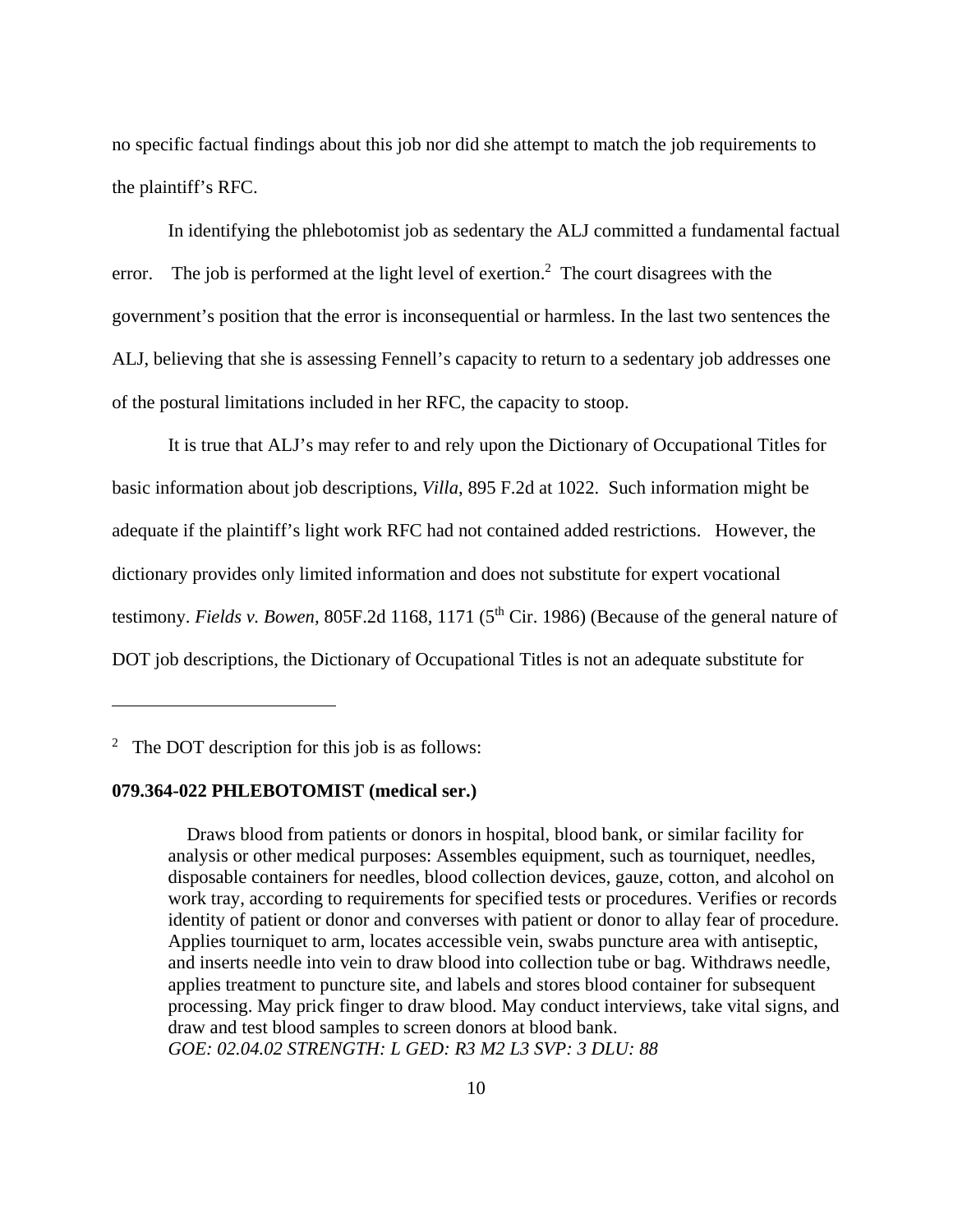vocational expert testimony). While recognizing that the ALJ is not invariably required to use expert vocational testimony in every case in making the Step Four determinations, *Carey v Apfel*, 230F.3d 131 ( $5<sup>th</sup>$  Cir. 2000), this case demonstrates the hazards of an ALJ trying to proceed without such an expert.

Here the ALJ has recognized the vocational impact of at least one postural limitation, and has misidentified the exertional level and further, failed to identify an authoritative source on the impact of the postural limits within the RFC on the ability to perform the job. The DOT job description does not provide the necessary information. The ALJ asserted that only occasional stooping is required in work as a phlebotomist according to the DOT. Neither the description of the jobs of medical assistants or for phlebotomists in the DOT contain any reference to stooping or other postural limitations. The O\*Net OnLine, a data base on occupations maintained by the U.S. Department of Labor, says that both phlebotomists and medical assistants are required to perform "physical activities that require considerable use of your arms and legs and moving your whole body, such as climbing, lifting, balancing, walking, stooping, and handling of materials.<sup>3</sup> This description provides no information that the court was able to locate that addressed the frequency of stooping required in these jobs. If the court cannot ascertain the information being relied on in the decision, it cannot follow the reasoning, nor effectively review the decision.

The ALJ has done little more than identify the exertional level for one job, and misidentify the exertional level for another job. The ALJ largely disregarded the postural limits in deciding the plaintiff's ability to return to her past employments, and when she did address one postural limitation, she did not identify a basis for her holding. In doing so, the ALJ

<sup>&</sup>lt;sup>3</sup> ." https://www.onetonline.org/link/summary/31-9097.00 and 31-9092.00.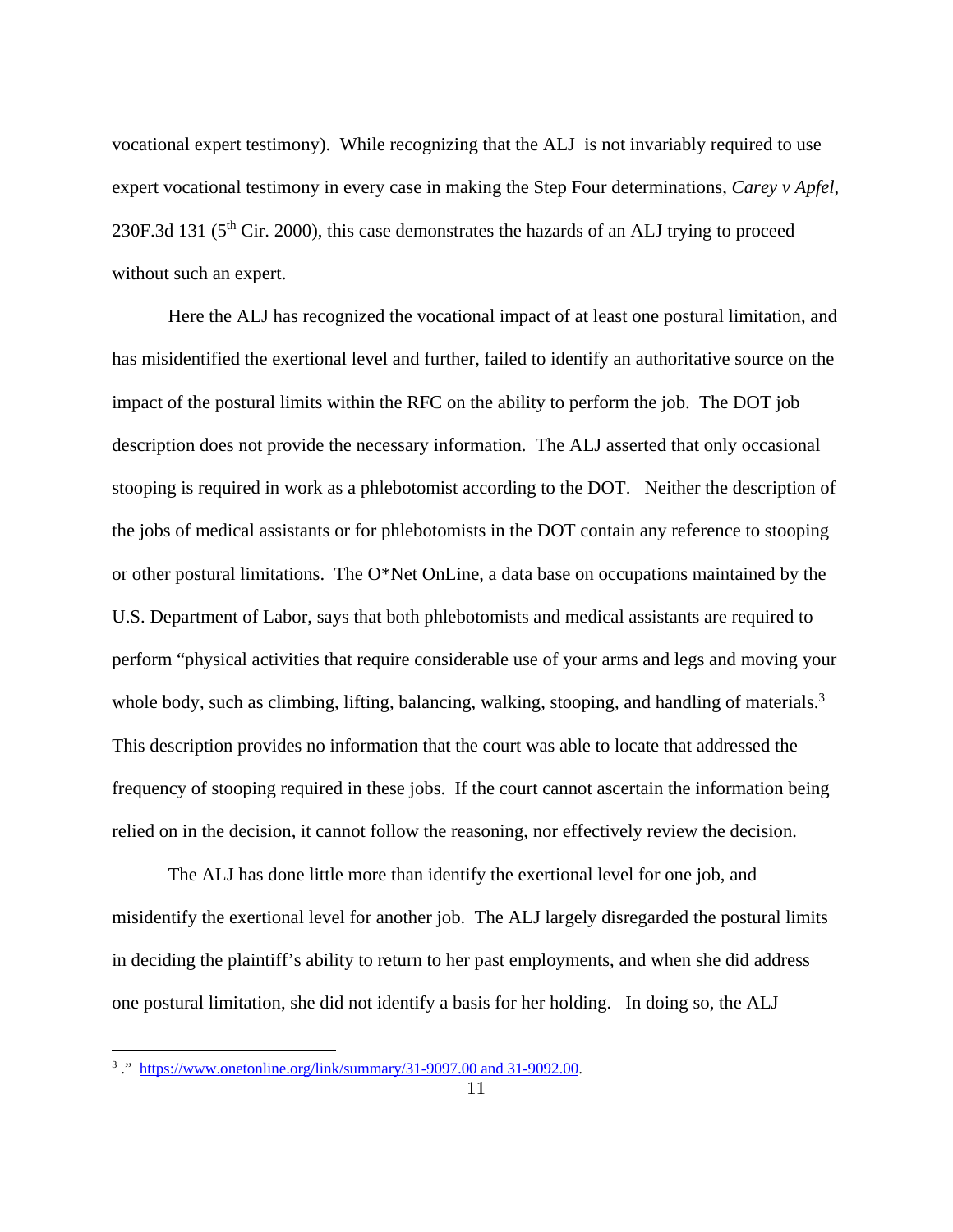violated the provisions of SSR 82-62. On remand, any determination that the plaintiff is able to return to past relevant work must be made in accordance with SSR 82-62

## 3. DETERMINATION OF PLAINTIFF'S CREDIBILITY

The ALJ found that the plaintiff statements regarding the intensity, persistence and limiting effects of her symptoms were not entirely credible. The plaintiff asserts this determination is not supported by substantial evidence and demonstrates that the ALJ cherry picked the evidence to support the decision denying benefits. When an ALJ must assess the claimant's credibility in determining the limiting effects of pain and other subjective symptoms, the determination is critical to the entire decision. An ALJ must, therefore, provide the specific reasons if finding that a claimant's testimony or other statements are less than credible.

This court in reviewing a credibility determination must, however, treat the ALJ's finding with great deference because the ALJ, having heard the testimony and observed the claimant's demeanor, is in the best position to evaluate the claimant's credibility. *James v. Bowen*, 793 F. 2d 702, 706 ( $5<sup>th</sup>$  Cir. 1986). Accordingly, the court will not upset the ALJ's credibility findings if there is substantial evidence to support those findings. See *Carrier v. Sullivan*, 944 F.2d 243, 246 (5<sup>th</sup> Cir. 1991); *Newton v. Apfel*, 209 F.3d 448, 459 (5<sup>th</sup> Cir. 2000). While the plaintiff has highlighted elements of the plaintiff's reported activities of daily living, which if accepted, would support a finding that she suffers from severe pain and substantial physical limitations, there is other evidence, including her self-reported ADLs which is not consistent with her claims and tends to undermine her credibility. Furthermore, Dr. Politi's opinion that the plaintiff was magnifying her symptoms supports the ALJ's findings that her reports of impairment are not consistent with the medical and other evidence of record. The ALJ's credibility decision is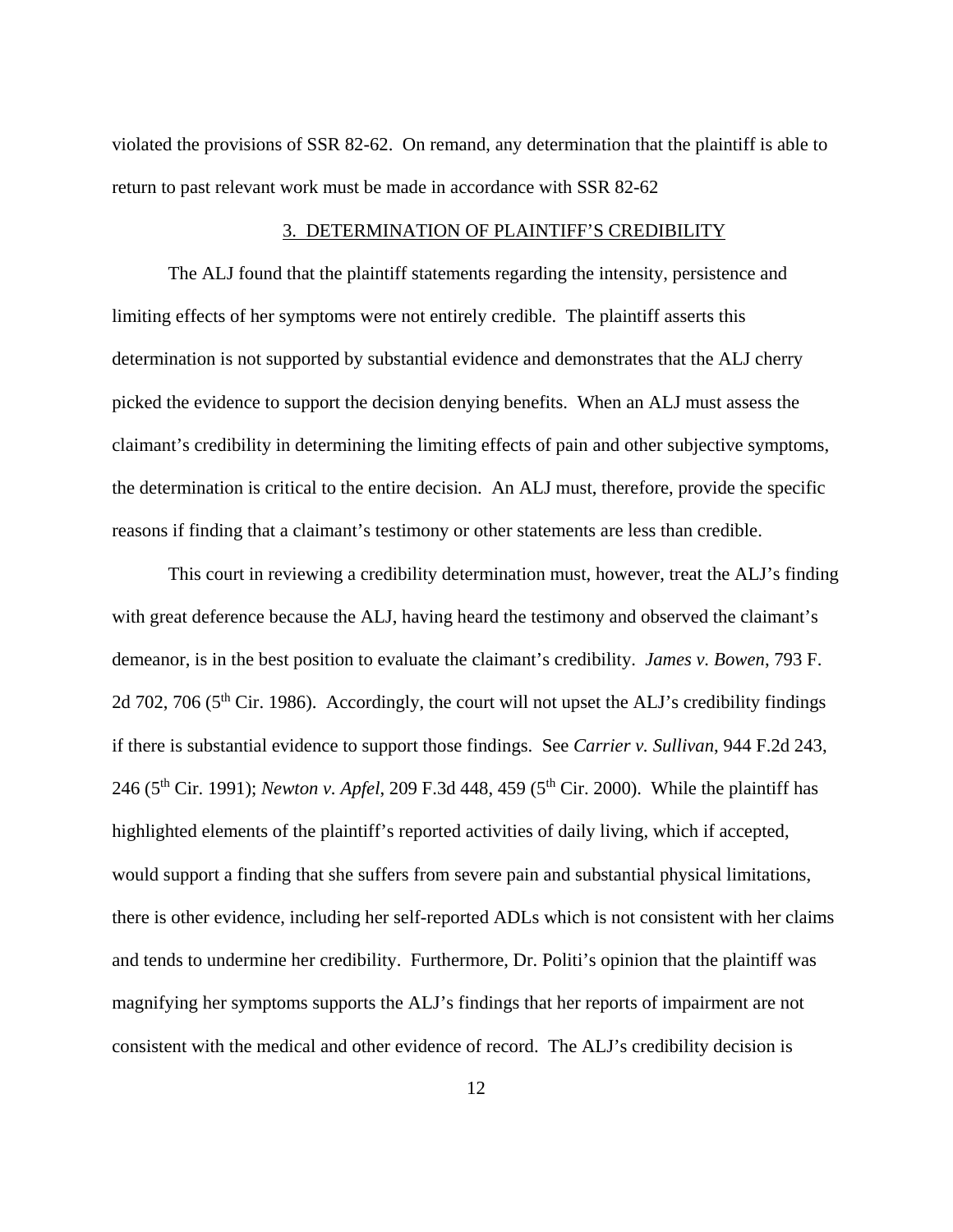supported by substantial evidence and is, therefore, affirmed.

#### 4. FAILURE TO EVALUATE THE HUSBAND'S STATEMENT

The plaintiff's husband provided a functional report on his wife in which he confirmed plaintiff's reports of limitations in her daily activities. The plaintiff argues that the failure to address this statement is an indication of a failure to consider the report and a violation of SSR 06-03p. The referenced social security ruling provides that the ALJ should generally "explain the weight given" to other non-medical sources such as the husband's report, to provide subsequent reviewers with insight into the ALJ's reasoning. But this now--rescinded ruling acknowledges that there is a "distinction between what an adjudicator must consider and what the adjudicator must explain." The fact that the ALJ did not mention this statement does not mean that the ALJ did not consider it. In light of the ALJ's well-supported finding regarding the plaintiff's credibility, the court is not convinced that an error, if any, for failing to discuss the husband's statement was prejudicial to the plaintiff.

#### 5. FAILURE TO CONSIDER/DISCUSS MRIs/EMGs

The plaintiff also argued that the ALJ erred in commenting on only one of three MRI's and misstating the findings of an EMG. The ALJ's decision states that a "February 2014 electromyography revealed no evidence of denervation in the lower extremities." This statement is incorrect. The EMG report found "both lower extremities show evidence of chronic denervation in the S1 nerve root muscles and right Vastus Lateralis muscle." The ALJ also mentioned a February 2014 MRI, that showed mild multilevel degenerative changes with no evidence of cord compression. The decision makes no mention of the other findings in the two additional MRIs from the same date. Without finding that the factual misstatement on the EMG